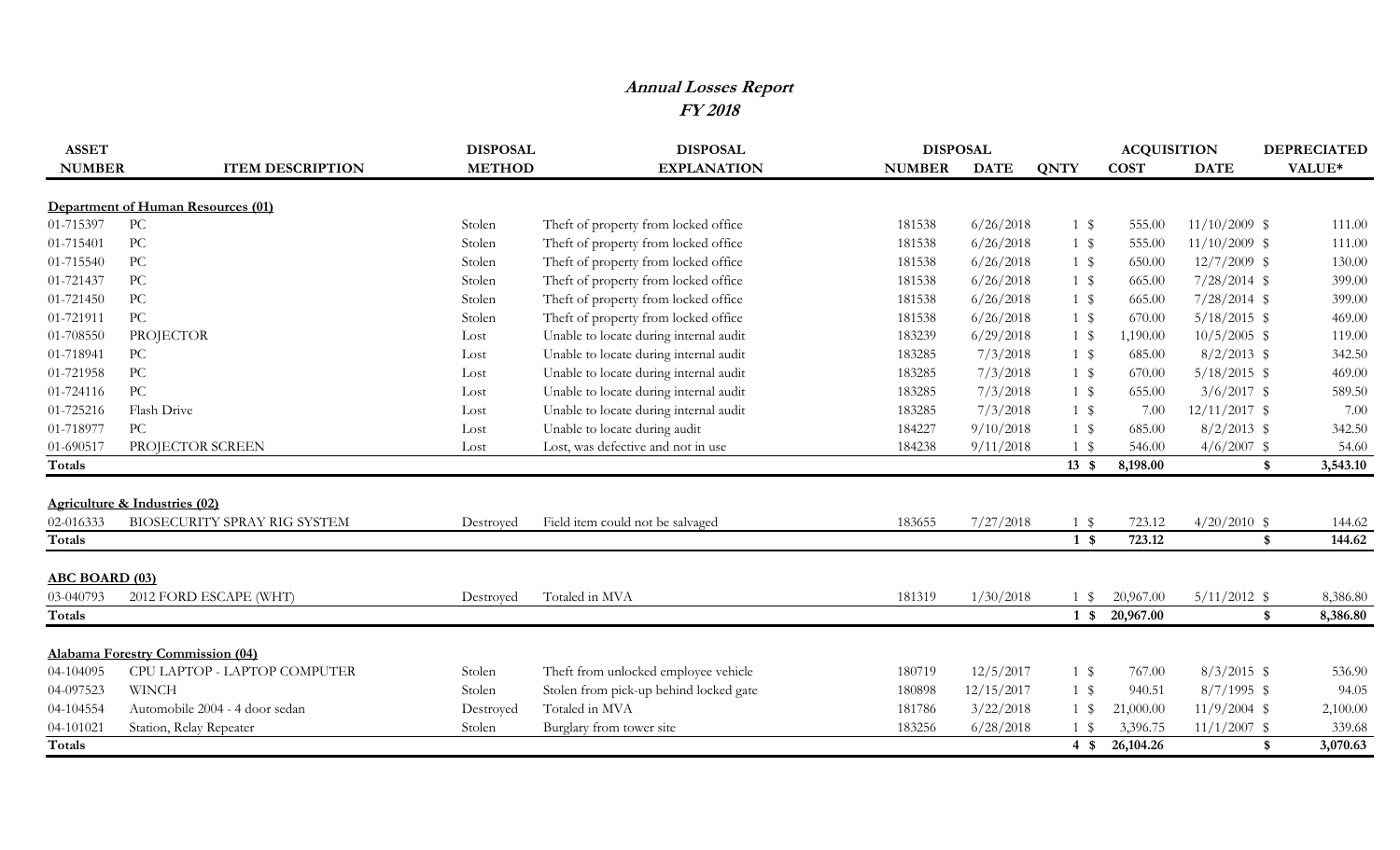| <b>NUMBER</b><br><b>METHOD</b><br><b>ITEM DESCRIPTION</b><br><b>EXPLANATION</b><br><b>NUMBER</b><br><b>DATE</b><br><b>QNTY</b><br><b>COST</b><br><b>DATE</b><br><b>Attorney General's Office (06)</b><br>06-G00368<br>METAL DETECTOR, COINMASTER GT, WHITE'S<br>$7/8/2013$ \$<br>Stolen<br>Theft from locked storage facility<br>180556<br>12/18/2017<br>1 \$<br>390.46<br>390.46<br>$\boldsymbol{\$}$<br>$1 \text{ }$<br>Totals<br><b>Department of Conservation (11)</b> | VALUE*<br>195.23<br>195.23<br>54.34<br>54.34<br>12,417.95 |
|----------------------------------------------------------------------------------------------------------------------------------------------------------------------------------------------------------------------------------------------------------------------------------------------------------------------------------------------------------------------------------------------------------------------------------------------------------------------------|-----------------------------------------------------------|
|                                                                                                                                                                                                                                                                                                                                                                                                                                                                            |                                                           |
|                                                                                                                                                                                                                                                                                                                                                                                                                                                                            |                                                           |
|                                                                                                                                                                                                                                                                                                                                                                                                                                                                            |                                                           |
|                                                                                                                                                                                                                                                                                                                                                                                                                                                                            |                                                           |
|                                                                                                                                                                                                                                                                                                                                                                                                                                                                            |                                                           |
| RADIO KENWOOD TK2180K<br>11-025732<br>Missing after employee resigned<br>182219<br>4/11/2018<br>$1 \text{ }$<br>$4/26/2005$ \$<br>Lost<br>543.38                                                                                                                                                                                                                                                                                                                           |                                                           |
| 543.38<br>Totals<br>$1 \text{ s}$<br>\$                                                                                                                                                                                                                                                                                                                                                                                                                                    |                                                           |
| <b>DEPARTMENT OF CORRECTIONS (12)</b>                                                                                                                                                                                                                                                                                                                                                                                                                                      |                                                           |
| 12-026959<br>SUV, EXPLORER, 4X2<br>Totaled in MVA<br>4/16/2018<br>24,835.90<br>$8/6/2013$ \$<br>182356<br>Destroyed<br>1 \$                                                                                                                                                                                                                                                                                                                                                |                                                           |
| 12-072733<br>RADIO PORTABLE<br>Missing after employee resigned<br>6/26/2018<br>420.00<br>$7/9/2010$ \$<br>183195<br>1 \$<br>Lost                                                                                                                                                                                                                                                                                                                                           | 84.00                                                     |
| 25,255.90<br>$2 \sqrt{\frac{2}{5}}$<br>$\boldsymbol{\$}$<br>Totals                                                                                                                                                                                                                                                                                                                                                                                                         | 12,501.95                                                 |
| Department of Education (15)                                                                                                                                                                                                                                                                                                                                                                                                                                               |                                                           |
| 15-060738<br>SEDAN-MID SIZE<br>Totaled in MVA<br>182447<br>4/19/2018<br>14,263.00<br>$1/5/2015$ \$<br>Destroyed<br>1 \$                                                                                                                                                                                                                                                                                                                                                    | 9,984.10                                                  |
| 14,263.00<br>Totals<br>$1 \text{ }$<br>\$                                                                                                                                                                                                                                                                                                                                                                                                                                  | 9,984.10                                                  |
| Department of Public Health (23)                                                                                                                                                                                                                                                                                                                                                                                                                                           |                                                           |
| <b>LAPTOP</b><br>23-099263<br>Stolen from employee vehicle<br>$8/2/2016$ \$<br>Stolen<br>182609<br>5/25/2018<br>1,425.00<br>1 \$                                                                                                                                                                                                                                                                                                                                           | 1,140.00                                                  |
| <b>LAPTOP</b><br>23-097645<br>Missing from County Health Dept<br>5/25/2018<br>$8/20/2014$ \$<br>2,081.14<br>Lost<br>182610<br>1 \$                                                                                                                                                                                                                                                                                                                                         | 1,248.68                                                  |
| 23-098277<br><b>LAPTOP</b><br>Stolen from vehicle at repair shop<br>6/7/2018<br>$7/31/2015$ \$<br>Stolen<br>1,287.00<br>183066<br>1 \$                                                                                                                                                                                                                                                                                                                                     | 900.90                                                    |
| $3 \text{ }$<br>4,793.14<br>Totals<br>\$                                                                                                                                                                                                                                                                                                                                                                                                                                   | 3,289.58                                                  |
| <b>DEPARTMENT OF LABOR (25)</b>                                                                                                                                                                                                                                                                                                                                                                                                                                            |                                                           |
| 25-0057776<br><b>COMPUTER HP DC7800</b><br>Unable to locate during audit<br>4/5/2018<br>$9/8/2008$ \$<br>182177<br>$1 \text{ }$<br>801.00<br>Lost                                                                                                                                                                                                                                                                                                                          | 80.10                                                     |
| COMPUTER HP DC7900 ULTRA SLIM<br>Unable to locate during audit<br>4/5/2018<br>$12/18/2009$ \$<br>25-058803<br>$1 \text{ }$<br>801.00<br>Lost<br>182177                                                                                                                                                                                                                                                                                                                     | 160.20                                                    |
| <b>LAPTOP COMPUTER</b><br>Unable to locate during audit<br>4/5/2018<br>$11/5/2009$ \$<br>25-059153<br>182177<br>1 \$<br>1,224.00<br>Lost                                                                                                                                                                                                                                                                                                                                   | 244.80                                                    |
| 25-059590<br>LAPTOP HP 6550B<br>Unable to locate during audit<br>4/5/2018<br>$6/23/2011$ \$<br>182177<br>$1 \text{ }$<br>933.00<br>Lost                                                                                                                                                                                                                                                                                                                                    | 279.90                                                    |
| Unable to locate during audit<br>$11/12/2013$ \$<br>25-060841<br>COMPUTER HP ELITEDESK 800 G1 SFF<br>182177<br>4/5/2018<br>$1 \text{ }$<br>665.00<br>Lost                                                                                                                                                                                                                                                                                                                  | 399.00                                                    |
| 25-061178<br>LAPTOP HP ELITEBOOK REVOLVE 810 G2<br>Unable to locate during audit<br>4/5/2018<br>$10/21/2014$ \$<br>182177<br>1 \$<br>1,701.00<br>Lost                                                                                                                                                                                                                                                                                                                      | 1,190.70                                                  |
| Totals<br>$6 \text{ }$ \$<br>6,125.00<br>\$                                                                                                                                                                                                                                                                                                                                                                                                                                | 2,354.70                                                  |
| <b>Board of Pardons and Paroles (31)</b>                                                                                                                                                                                                                                                                                                                                                                                                                                   |                                                           |
| <b>BULLETPROOF VEST WITH SHELL</b><br>31-013510<br>Unable to locate during audit<br>11/21/2017<br>$5/28/2014$ \$<br>180504<br>$1 \text{ }$<br>609.52<br>Lost                                                                                                                                                                                                                                                                                                               | 365.71                                                    |
| 31-010482<br>GEn Floor Buffer<br>Unable to locate during audit<br>180529<br>11/16/2017<br>$1 \text{ }$<br>699.95<br>$5/22/2006$ \$<br>Lost                                                                                                                                                                                                                                                                                                                                 | 70.00                                                     |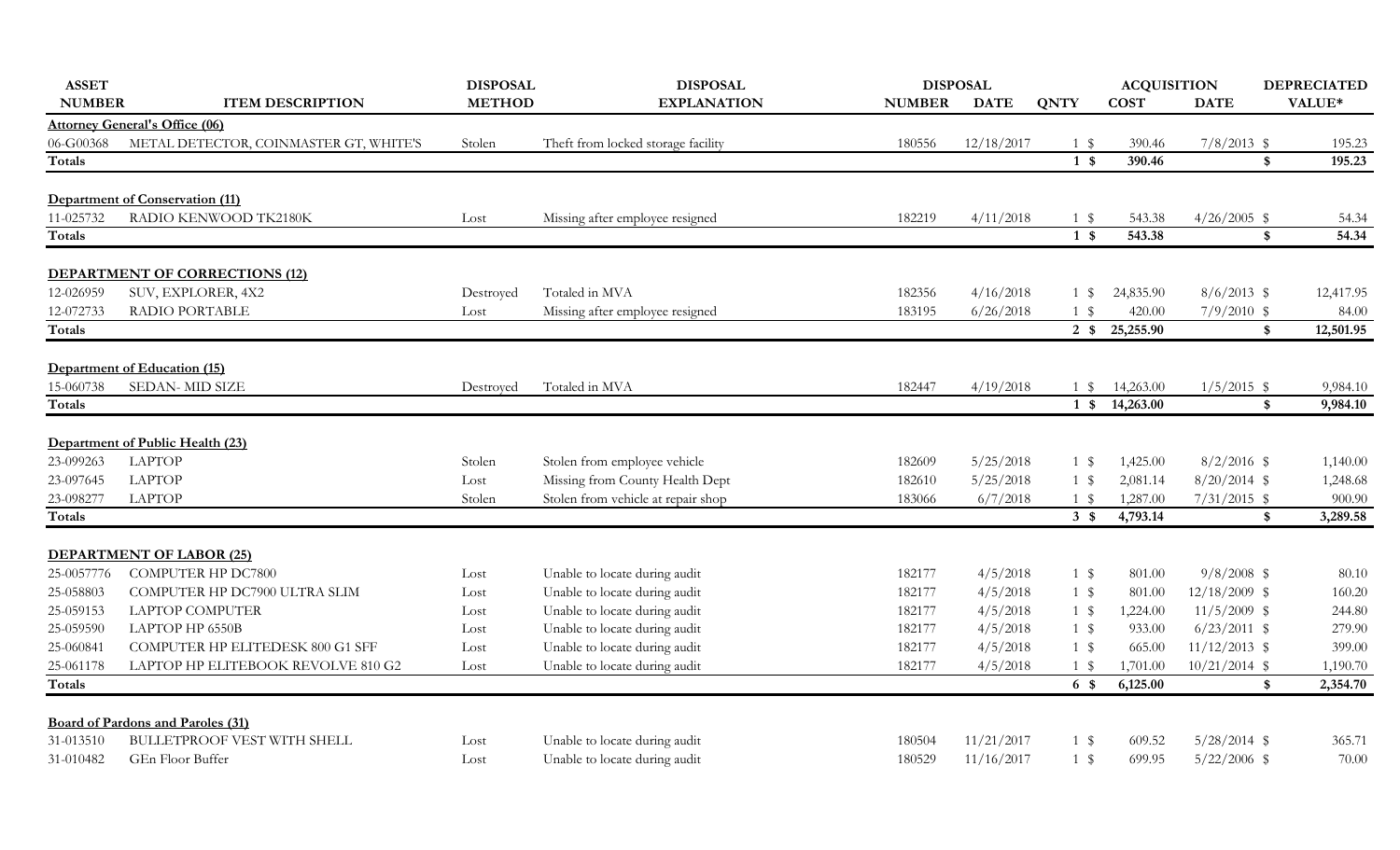| <b>ASSET</b>  |                                            | <b>DISPOSAL</b> | <b>DISPOSAL</b>                         |               | <b>DISPOSAL</b> |                  | <b>ACQUISITION</b> |                 | <b>DEPRECIATED</b>        |
|---------------|--------------------------------------------|-----------------|-----------------------------------------|---------------|-----------------|------------------|--------------------|-----------------|---------------------------|
| <b>NUMBER</b> | <b>ITEM DESCRIPTION</b>                    | <b>METHOD</b>   | <b>EXPLANATION</b>                      | <b>NUMBER</b> | <b>DATE</b>     | <b>QNTY</b>      | <b>COST</b>        | <b>DATE</b>     | VALUE*                    |
| 31-013986     | cradlepoint                                | Lost            | Unable to locate during audit           | 180786        | 12/11/2017      | $1 \text{ }$     | 940.18             | $8/2/2016$ \$   | 752.14                    |
| 31-014240     | iphone SE                                  | Lost            | 334-590-3194/LOST                       | 181995        | 3/27/2018       | $1 \text{ }$     | $\sim$             | $9/1/2016$ \$   |                           |
| 31-014116     | GLOCK 22                                   | Stolen          | Burglary from officer residence         | 183024        | 5/30/2018       | $1 \text{ }$     | 357.00             | $8/16/2016$ \$  | 285.60                    |
| 31-008681     | MOTOROLA I560 DATAPHONE                    | Lost            | Transferred to IT, unable to locate     | 183045        | 5/31/2018       | $1 \text{ }$     | 59.00              | $12/31/2003$ \$ | 5.90                      |
| 31-010808     | MOTOROLA I560 DATAPHONE                    | Lost            | Transferred to IT, unable to locate     | 183045        | 5/31/2018       | $1 \text{ }$     | 69.00              | $9/20/2007$ \$  | 6.90                      |
| 31-011555     | MOTOROLA I35 DATA PHONE                    | Lost            | Transferred to IT, unable to locate     | 183045        | 5/31/2018       | 1 \$             | 50.00              | $8/7/2009$ \$   | 5.00                      |
| 31-013489     | Samsung Galaxy cell phone                  | Lost            | Transferred to IT, unable to locate     | 183045        | 5/31/2018       | $1 \text{ }$     | 100.00             | $3/31/2014$ \$  | 60.00                     |
| 31-013555     | MOTOROLA I460                              | Lost            | Transferred to IT, unable to locate     | 183045        | 5/31/2018       | 1 \$             | 69.00              | $7/25/2014$ \$  | 41.40                     |
| 31-013563     | MOTOROLA I460                              | Lost            | Transferred to IT, unable to locate     | 183045        | 5/31/2018       | 1 \$             | 69.00              | $7/25/2014$ \$  | 41.40                     |
| 31-013695     | SAMSUNG GALAXY CELL PHONE                  | Lost            | Transferred to IT, unable to locate     | 183045        | 5/31/2018       | $1 \text{ }$     | 50.00              | $10/27/2014$ \$ | 35.00                     |
| 31-013923     | Motorola I460                              | Lost            | Transferred to IT, unable to locate     | 183045        | 5/31/2018       | $1 \text{ }$     | 69.00              | $2/18/2016$ \$  | 55.20                     |
| 31-013927     | MOTOROLA I460                              | Lost            | Transferred to IT, unable to locate     | 183045        | 5/31/2018       | $1 \text{ }$     | 69.00              | $2/23/2016$ \$  | 55.20                     |
| 31-013958     | MOTOROLA I460                              | Lost            | Transferred to IT, unable to locate     | 183045        | 5/31/2018       | 1 \$             | 0.99               | $5/11/2016$ \$  | 0.79                      |
| 31-014437     | iPhone SE                                  | Lost            | 334-590-3574                            | 183045        | 5/31/2018       | $1 \text{ }$     | $\sim$             | $9/23/2016$ \$  |                           |
| 31-014785     | DESKTOP COMPUTER ESPRIMO P556/E85          | Lost            | Transferred to IT, unable to locate     | 183045        | 5/31/2018       | $1 \text{ }$     | 858.75             | $2/16/2017$ \$  | 772.88                    |
| 31-014867     | 2017 DODGE CHARGER                         | Destroyed       | JRI - Totaled in MVA                    | 183399        | 7/12/2018       | $1 \text{ }$     | 25,469.14          | $3/27/2017$ \$  | 22,922.23                 |
| 31-014258     | iPhone SE                                  | Lost            | Lost during investigation               | 184092        | 8/31/2018       | 1 \$             | $\sim$             | $9/2/2016$ \$   |                           |
| 31-014391     | iPhone SE                                  | Stolen          | Lost by former employee                 | 184312        | 9/25/2018       | $1 \text{ }$     | $\sim$             | $9/21/2016$ \$  |                           |
| 31-010878     | <b>BULLETPROOF VEST WITH SHELL</b>         | Stolen          | Theft of property from officer          | 184516        | 9/27/2018       | $1 \text{ }$     | 500.00             | $2/22/2008$ \$  | 50.00                     |
| 31-014489     | <b>IPHONE SE</b>                           | Stolen          | Theft from employee's apartment         | 184517        | 9/28/2018       | $1 \text{ }$     | $\sim$             | $10/7/2016$ \$  |                           |
| Totals        |                                            |                 |                                         |               |                 | $22 \text{ }$ \$ | 30,039.53          |                 | 25,525.35<br>$\mathbf{s}$ |
|               | ALABAMA HISTORIC IRONWORKS COMMISSION (33) |                 |                                         |               |                 |                  |                    |                 |                           |
| 33-000618     | 27" under counter worktop cooler           | Lost            | Unable to locate during inventory       | 184562        | 9/27/2018       | $1 \text{ }$     | 500.00             | $4/28/2008$ \$  | 50.00                     |
| Totals        |                                            |                 |                                         |               |                 | 1 <sup>5</sup>   | 500.00             |                 | \$<br>50.00               |
|               | <b>ALABAMA LAW ENFORCEMENT AGENCY (35)</b> |                 |                                         |               |                 |                  |                    |                 |                           |
| 35-065744     | TRUCK, 2013 CHEV TAHOE                     | Destroyed       | Totaled in MVA                          | 180020        | 6/29/2018       | $1 \text{ }$     | 29,594.40          | $6/19/2013$ \$  | 14,797.20                 |
| 35-078030     | RADIO, PORTABLE P7170 MACOM                | Stolen          | Theft from investigator's vehicle       | 180318        | 11/1/2017       | 1 \$             | 3,624.00           | $3/23/2012$ \$  | 1,449.60                  |
| 35-070096     | PRINTER FINGERPRINT CARD DUPLEX            | Lost            | Unable to locate during internal audit  | 180322        | 11/29/2017      | 1 \$             | 1,700.00           | $7/20/2006$ \$  | 170.00                    |
| 35-058374     | VEST ENTRY PACA                            | Stolen          | Burglary from Mobile Post               | 180400        | 11/9/2017       | 1 \$             | 600.00             | $2/5/2003$ \$   | 60.00                     |
| 35-063986     | <b>LADDER 12' COLLAPSIBLE</b>              | Stolen          | Burglary from Mobile Post               | 180400        | 11/9/2017       | $1 \text{ }$     | 643.14             | $6/27/2006$ \$  | 64.31                     |
| 35-080800     | CPU, DELL RUGGED NOTEBOOK MODEL E6430      | Stolen          | Theft of property from locked vehicle   | 181420        | 2/13/2018       | $1 \text{ }$     | 1,337.19           | $7/1/2014$ \$   | 802.31                    |
| 35-082094     | Ipad Apple Air 32GB                        | Stolen          | Theft of property from locked vehicle   | 181420        | 2/13/2018       | 1 \$             | 550.05             | $12/12/2014$ \$ | 385.04                    |
| 35-092919     | SUV, FORD EXPLORER 2017, 4DR/MARKED        | Destroyed       | Totaled in MVA                          | 181421        | 2/13/2018       | $1 \text{ }$     | 26,240.00          | $10/26/2017$ \$ | 26,240.00                 |
| 35-069042     | PISTOL, GLOCK 22 S/A .40 CALIBER GEN 4     | Destroyed       | Destroyed by fire at employee residence | 181422        | 2/14/2018       | $1 \text{ }$ \$  | 409.00             | $8/5/2013$ \$   | 204.50                    |
|               |                                            |                 |                                         |               |                 |                  |                    |                 |                           |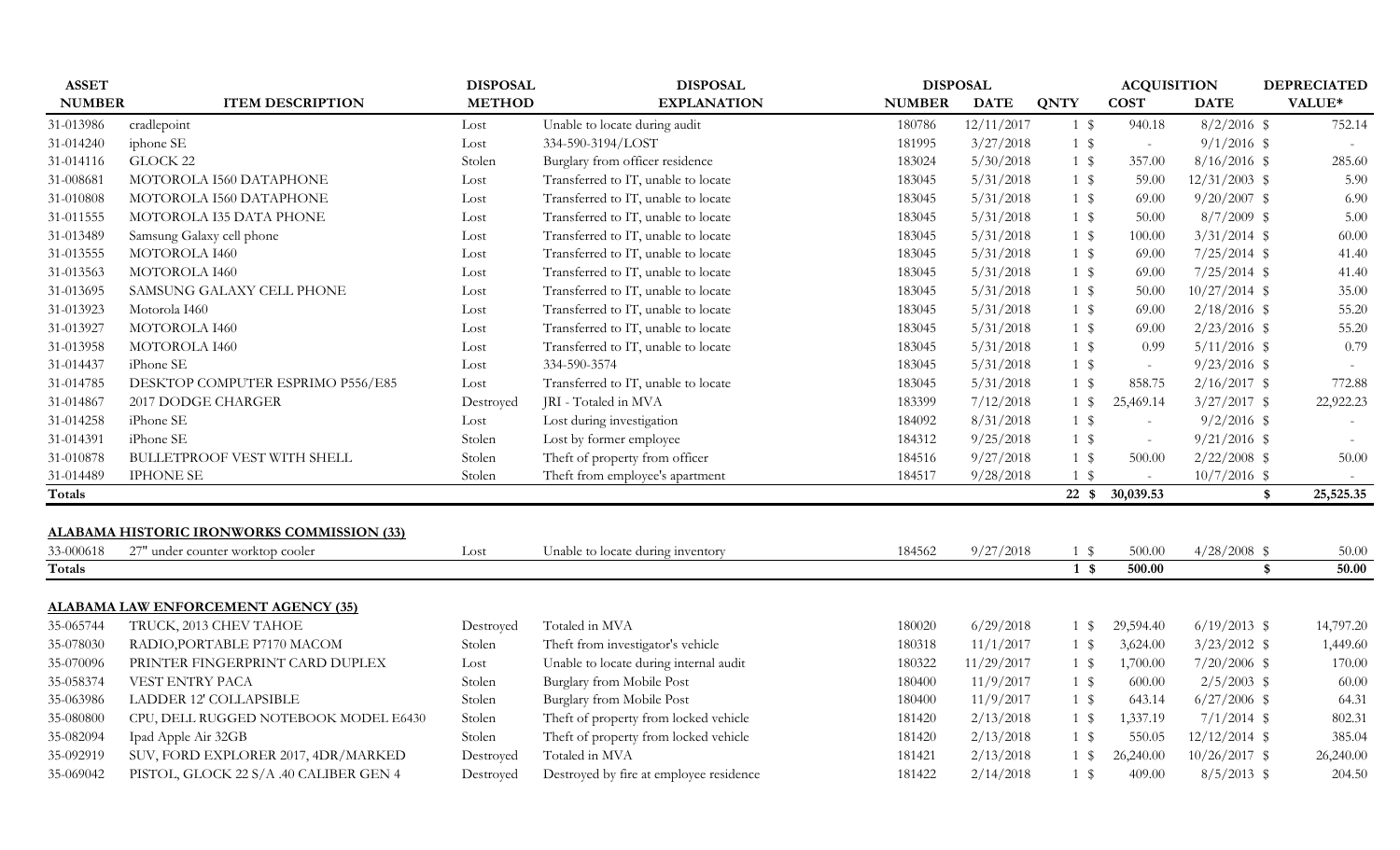| <b>ASSET</b>  |                                            | <b>DISPOSAL</b> | <b>DISPOSAL</b>                              |               | <b>DISPOSAL</b> |                        | <b>ACQUISITION</b> |                 | <b>DEPRECIATED</b>        |
|---------------|--------------------------------------------|-----------------|----------------------------------------------|---------------|-----------------|------------------------|--------------------|-----------------|---------------------------|
| <b>NUMBER</b> | <b>ITEM DESCRIPTION</b>                    | <b>METHOD</b>   | <b>EXPLANATION</b>                           | <b>NUMBER</b> | <b>DATE</b>     | <b>QNTY</b>            | <b>COST</b>        | <b>DATE</b>     | VALUE*                    |
| 35-060665     | LIVE SCAN SYSTEM                           | Lost            | Removal of item by Morphotrust employee      | 181514        | 2/21/2018       | $1 \text{ }$           | 15,016.63          | $4/27/2005$ \$  | 1,501.66                  |
| 35-082893     | CPU, AUTO TEST STATION                     | Lost            | Removal of item by Morphotrust employee      | 181595        | 3/2/2018        | $1 \text{ }$           | 2,000.00           | $3/6/2015$ \$   | 1,400.00                  |
| 35-082898     | CPU, AUTO TEST STATION                     | Lost            | Removal of item by Morphotrust employee      | 181595        | 3/2/2018        | $1 \text{ }$           | 2,000.00           | $3/6/2015$ \$   | 1,400.00                  |
| 35-082901     | CPU, AUTO TEST STATION                     | Lost            | Removal of item by Morphotrust employee      | 181595        | 3/2/2018        | $1 \text{ }$           | 2,000.00           | $3/6/2015$ \$   | 1,400.00                  |
| 35-082926     | CPU, AUTO TEST STATION                     | Lost            | Removal of item by Morphotrust employee      | 181595        | 3/2/2018        | $1 \text{ }$           | 2,000.00           | $3/6/2015$ \$   | 1,400.00                  |
| 35-079084     | Kiosk, Meridian Driver License Renewals    | Lost            | Removal of item by Morphotrust employee      | 181662        | 3/2/2018        | $1 \text{ }$           | 50,000.00          | $9/17/2012$ \$  | 20,000.00                 |
| 35-063831     | CPU TABLET TEST STATION 1 GATEWAY          | Lost            | Removal of item by Morphotrust employee      | 181663        | 3/2/2018        | $1 \text{ }$           | 1,943.70           | $5/25/2006$ \$  | 194.37                    |
| 35-092562     | <b>GPS COVERT STEALTH</b>                  | Lost            | Fell from vehicle during pursuit of suspect  | 182007        | 3/29/2018       | $1 \text{ }$ \$        | 1,505.92           | $5/17/2017$ \$  | 1,505.92                  |
| 35-063798     | CPU LAPTOP EXAMINER STATION DELL           | Lost            | Item replaced by service contractor          | 182247        | 4/9/2018        | $1 \text{ }$           | 2,191.91           | $5/25/2006$ \$  | 219.19                    |
| 35-087232     | CPU APPLE IPAD AIR WIFI 16GB               | Stolen          | ITEM STOLEN FROM PERSONAL VEHICLE            | 182604        | 5/1/2018        | $1 \text{ }$           | 696.65             | $3/7/2014$ \$   | 417.99                    |
| 35-059548     | CHAIR HIGH BACK INTENSIVE USE              | Destroyed       | Damaged & unusable, thrown away              | 182657        | 5/7/2018        | 1 \$                   | 685.00             | $5/25/2004$ \$  | 68.50                     |
| 35-059549     | CHAIR HIGH BACK INTENSIVE USE              | Destroyed       | Damanged & unusable, thrown away             | 182657        | 5/7/2018        | 1 \$                   | 685.00             | $5/25/2004$ \$  | 68.50                     |
| 35-068353     | Rifle, Patrol, Bushmaster .223 cal         | Stolen          | Burglary from Trooper vehicle                | 182820        | 5/15/2018       | 1 \$                   | 661.00             | $6/4/2009$ \$   | 66.10                     |
| 35-077293     | VEST BULLET RESISTANT / EXP 05/2016        | Destroyed       | Loss due to residential fire of officer      | 183213        | 7/13/2018       | 1 \$                   | 519.89             | $5/25/2011$ \$  | 155.97                    |
| 35-042504     | <b>COMPRESSOR AIR 5HP</b>                  | Stolen          | Residential theft of locked storage shed     | 183215        | 8/9/2018        | $1 \text{ }$           | 699.03             | $10/3/1996$ \$  | 69.90                     |
| 35-065915     | <b>SUV CHEV TAHOE 2015</b>                 | Destroyed       | Destroyed/totaled in vehicle accident.       | 183276        | 6/29/2018       | $1 \text{ }$ \$        | 28,330.00          | $12/3/2014$ \$  | 19,831.00                 |
| 35-089042     | SHREDDER DAHLE LARGE COMPLEX               | Lost            | Unable to locate after ALEA merger           | 183410        | 7/13/2018       | $1 \text{ }$           | 4,214.00           | $3/25/2011$ \$  | 1,264.20                  |
| 35-074926     | RADAR, STALKER, 2X                         | Lost            | Unable to locate after car towed for repairs | 183513        | 7/20/2018       | $1 \text{ }$           | 2,635.00           | $3/4/2010$ \$   | 527.00                    |
| 35-088556     | CAMERA BODY CAM KIT HD                     | Lost            | Unable to locate during audit                | 183521        | 7/20/2018       | 1 \$                   | 428.95             | $4/1/2015$ \$   | 300.27                    |
| 35-088641     | CAMERA BODY CAM KIT HD                     | Lost            | Unable to locate during audit                | 183521        | 7/20/2018       | 1 \$                   | 428.95             | $4/23/2015$ \$  | 300.27                    |
| 35-069369     | PISTOL, GLOCK 23 S/A .40 CALIBER GEN 4     | Stolen          | Theft of property from locked vehicle        | 183523        | 7/20/2018       | 1 \$                   | 409.00             | $8/7/2013$ \$   | 204.50                    |
| 35-082894     | CPU ASUS ALL IN ONE AUTO TEST STATION      | Lost            | Unable to locate during audit                | 183595        | 7/25/2018       | $1 \text{ }$           | 2,000.00           | $3/6/2015$ \$   | 1,400.00                  |
| 35-088476     | CAMERA BODY CAM KIT HD                     | Lost            | Unable to locate during audit                | 183595        | 7/25/2018       | $1 \text{ }$           | 428.95             | $3/31/2015$ \$  | 300.27                    |
| Totals        |                                            |                 |                                              |               |                 |                        | 32 \$ 186,177.36   |                 | 98,168.57<br>$\mathbf{s}$ |
|               |                                            |                 |                                              |               |                 |                        |                    |                 |                           |
|               | <b>ALABAMA REAL ESTATE COMMISSION (38)</b> |                 |                                              |               |                 |                        |                    |                 |                           |
| 38-001581     | wi-fi cellular 16-gb                       | Lost            | Unable to locate during internal audit       | 180059        | 10/10/2017      | $1 \text{ }$           | 597.00             | $9/10/2012$ \$  | 238.80                    |
| Totals        |                                            |                 |                                              |               |                 | $1 \text{ }$           | 597.00             |                 | 238.80<br>$\mathbf{s}$    |
|               | Department of Revenue (40)                 |                 |                                              |               |                 |                        |                    |                 |                           |
| 40-084209     | LATITUDE E6540 2.9GHZ LAPTOP               | Stolen          | Theft from unlocked personal vehicle         | 183365        | 7/12/2018       | $1 \text{ }$ \$        | 1,484.70           | $8/28/2014$ \$  | 890.82                    |
| 40-085333     | iPhone 7, 32 GB, Silver                    | Lost            | Item fell from purse or was stolen at store  | 183366        | 7/12/2018       | $1 \text{ }$ \$        | 199.99             | $11/21/2016$ \$ | 179.99                    |
| <b>Totals</b> |                                            |                 |                                              |               |                 | $2 \sqrt{\frac{2}{5}}$ | 1,684.69           |                 | 1,070.81<br>\$            |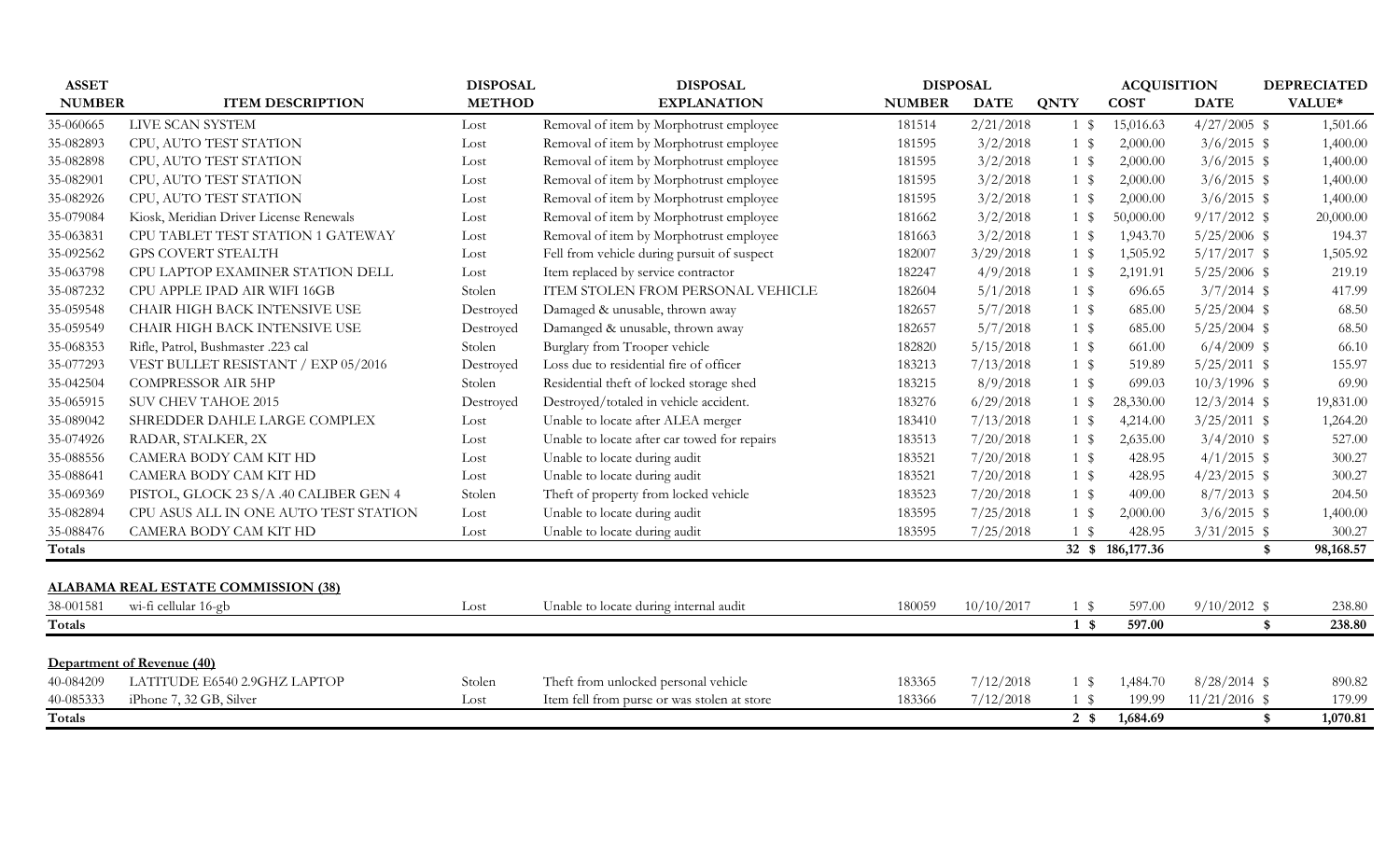| <b>ASSET</b>  |                                                                                                    | <b>DISPOSAL</b> | <b>DISPOSAL</b>                                 | <b>DISPOSAL</b> |             |                 | <b>ACQUISITION</b> |                         | <b>DEPRECIATED</b> |
|---------------|----------------------------------------------------------------------------------------------------|-----------------|-------------------------------------------------|-----------------|-------------|-----------------|--------------------|-------------------------|--------------------|
| <b>NUMBER</b> | <b>ITEM DESCRIPTION</b>                                                                            | <b>METHOD</b>   | <b>EXPLANATION</b>                              | <b>NUMBER</b>   | <b>DATE</b> | <b>QNTY</b>     | <b>COST</b>        | <b>DATE</b>             | VALUE*             |
|               | <b>Department of Conservation-Parks (54)</b>                                                       |                 |                                                 |                 |             |                 |                    |                         |                    |
| 54-092826     | SUV CHEVROLET TAHOE 2011                                                                           | Destroyed       | Totaled in MVA                                  | 180836          | 3/2/2018    | 1 \$            | 33,770.86          | $7/8/2011$ \$           | 10,131.26          |
| Totals        |                                                                                                    |                 |                                                 |                 |             |                 | 1 \$ 33,770.86     | \$                      | 10,131.26          |
|               | <b>Board of Pharmacy (60)</b>                                                                      |                 |                                                 |                 |             |                 |                    |                         |                    |
| 60-000461     | 2015 DODGE DURANGO                                                                                 | Destroyed       | Totaled from tree falling onto vehicle          | 184424          | 9/20/2018   | 1 \$            | 26,683.99          | $2/18/2015$ \$          | 18,678.79          |
| Totals        |                                                                                                    |                 |                                                 |                 |             | $1 \text{ }$    | 26,683.99          | \$                      | 18,678.79          |
|               | Sports Hall of Fame Board (68)                                                                     |                 |                                                 |                 |             |                 |                    |                         |                    |
| 68-000475     | CHAIR, LEATHER, HYDRAULIC                                                                          | Lost            | Unable to locate during audit                   | 182897          | 5/18/2018   | $1 \text{ }$ \$ | 1,001.00           | $2/1/1992$ \$           | 100.10             |
| 68-000511     | TELEVISION 42"                                                                                     | Lost            | Unable to locate during audit                   | 182897          | 5/18/2018   | 1 \$            | 1,600.00           | $2/1/1992$ \$           | 160.00             |
| <b>Totals</b> |                                                                                                    |                 |                                                 |                 |             | $2 \sqrt{s}$    | 2,601.00           | $\sqrt[6]{\frac{1}{2}}$ | 260.10             |
|               | <b>ALABAMA DEPARTMENT OF COMMERCE (69)</b>                                                         |                 |                                                 |                 |             |                 |                    |                         |                    |
| 69-003282     | SUV, 2017, FORD EXPLORER, BLACK, S-1383C                                                           | Destroyed       | Totaled in MVA                                  | 184055          | 8/23/2018   | 1 \$            | 24,948.50          | $9/21/2017$ \$          | 24,948.50          |
| <b>Totals</b> |                                                                                                    |                 |                                                 |                 |             | $1 \text{ }$    | 24,948.50          | \$                      | 24,948.50          |
|               | Alabama Public Television (73)                                                                     |                 |                                                 |                 |             |                 |                    |                         |                    |
| 73-241062     | CPU-APPLE MACBOOK PRO                                                                              | Stolen          | Theft from employee vehicle-reimbursed agcy     | 181755          | 3/14/2018   | 1 \$            | 3,382.23           | $8/2/2017$ \$           | 3,382.23           |
| 73-998085     | METER-DIGITAL SCOPE                                                                                | Lost            | Unable to locate during audit                   | 183448          | 7/20/2018   | 1 \$            | 1,755.00           | $3/13/1998$ \$          | 175.50             |
| 73-240519     | RECEIVER-MICROWAVE RADIO                                                                           | Lost            | 7/15/2011-Vislink (5 invoices) spares           | 184247          | 9/24/2018   | $1 \text{ }$ \$ | 12,546.00          | $1/18/2011$ \$          | 3,763.80           |
| 73-240713     | ATSC PSIP STREAM MODIFIER                                                                          | Lost            | Employee passed away, item could not be located | 184247          | 9/24/2018   | $1 \text{ }$    | 6,680.00           | $8/23/2012$ \$          | 2,672.00           |
| Totals        |                                                                                                    |                 |                                                 |                 |             | $4 \text{ }$    | 24,363.23          | $\frac{1}{2}$           | 9,993.53           |
|               |                                                                                                    |                 |                                                 |                 |             |                 |                    |                         |                    |
| 86-000208     | <b>BD OF HEATING, AIR CONDITIONING &amp; REFRIGERATION CONTRACTORS (86)</b><br>Viewsonic projector | Lost            | Unable to locate during internal audit          | 180012          | 10/3/2017   | $1 \text{ }$    | 910.00             | $4/14/2008$ \$          | 91.00              |
| Totals        |                                                                                                    |                 |                                                 |                 |             | $1 \text{ }$    | 910.00             | \$                      | 91.00              |
|               |                                                                                                    |                 |                                                 |                 |             |                 |                    |                         |                    |
|               | <b>Historical Commission (88)</b>                                                                  |                 |                                                 |                 |             |                 |                    |                         |                    |
| 88-010102     | JOHN DEERE TX GATOR, 4X2 UTILITY VEHICLE                                                           | Stolen          | Burglary at Ft Morgan Nat'l Historic Landmark   | 180456          | 6/28/2018   | $1 \text{ }$    | 6,700.00           | $8/21/2008$ \$          | 670.00             |
| 88-04123Y     | JIG SAW VARIABLE SPEED, MASTER MECHANIC                                                            | Stolen          | Burglary at Ft Morgan Nat'l Historic Landmark   | 180456          | 6/28/2018   | $1 \text{ }$    | 38.00              | $12/21/2009$ \$         | 7.60               |
| 88-04145Y     | DEWALT HEAT GUN, 120 VOLT, 13 AMP                                                                  | Stolen          | Burglary at Ft Morgan Nat'l Historic Landmark   | 180456          | 6/28/2018   | $1 \text{ }$    | 69.00              | $10/14/2010$ \$         | 13.80              |
| 88-08770G     | 1/2 " CORDLESS DRILL, MAKITA, 18 VOLT                                                              | Stolen          | Burglary at Ft Morgan Nat'l Historic Landmark   | 180456          | 6/28/2018   | $1 \text{ }$    | 171.26             | $12/4/2012$ \$          | 85.63              |
| 88-08972G     | MAKITA DRILL, BATT OPER, CHARGER, CASE                                                             | Stolen          | Burglary at Ft Morgan Nat'l Historic Landmark   | 180456          | 6/28/2018   | 1 \$            | 180.00             | $10/1/2013$ \$          | 108.00             |
| 88-08973G     | MAKITA DRILL, BATT OPER, CHARGER, CASE                                                             | Stolen          | Burglary at Ft Morgan Nat'l Historic Landmark   | 180456          | 6/28/2018   | $1 \text{ }$    | 180.00             | $10/1/2013$ \$          | 108.00             |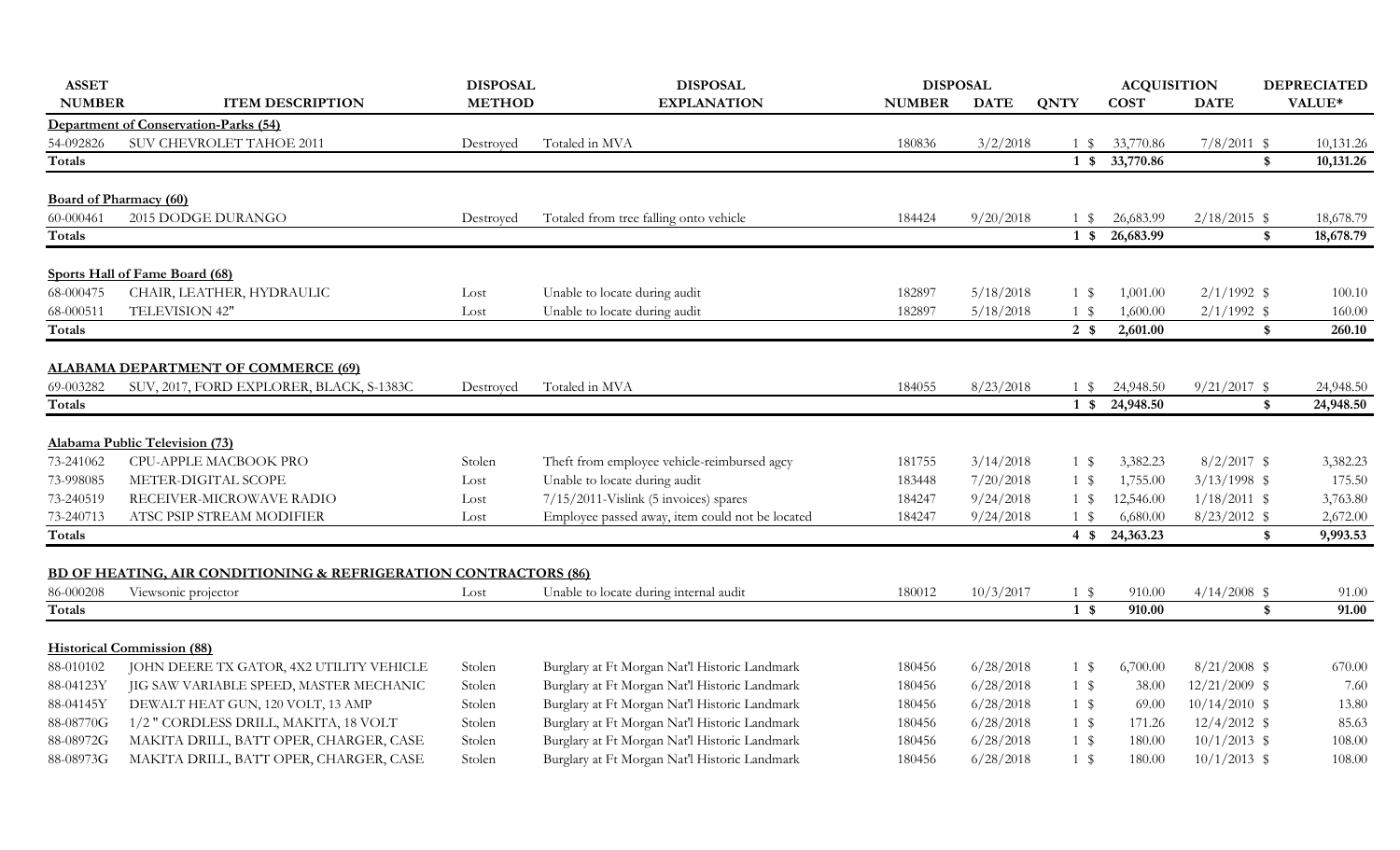| <b>ASSET</b>                |                                                 | <b>DISPOSAL</b> | <b>DISPOSAL</b>                                  |               | <b>DISPOSAL</b> |                  | <b>ACQUISITION</b> |                 | <b>DEPRECIATED</b>     |
|-----------------------------|-------------------------------------------------|-----------------|--------------------------------------------------|---------------|-----------------|------------------|--------------------|-----------------|------------------------|
| <b>NUMBER</b>               | <b>ITEM DESCRIPTION</b>                         | <b>METHOD</b>   | <b>EXPLANATION</b>                               | <b>NUMBER</b> | <b>DATE</b>     | <b>QNTY</b>      | <b>COST</b>        | <b>DATE</b>     | VALUE*                 |
| 88-08974G                   | DUO FAST NAIL GUN, BLUE                         | Stolen          | Burglary at Ft Morgan Nat'l Historic Landmark    | 180456        | 6/28/2018       | $1 \text{ }$     | 265.00             | $10/1/2008$ \$  | 26.50                  |
| 88-08674G                   | DEWALT 7 1/4" CIRCULAR SAW                      | Stolen          | Burglary at Ft Morgan Nat'l Historic Landmark    | 180456        | 6/28/2018       | 1 \$             | 150.00             | $10/1/2008$ \$  | 15.00                  |
| 88-09094G                   | DEWALT CORDLESS RECIPROCATING SAW, 18VOL'Stolen |                 | Burglary at Ft Morgan Nat'l Historic Landmark    | 180456        | 6/28/2018       | $1 \text{ }$     | 199.00             | $12/17/2014$ \$ | 139.30                 |
| 88-09092G                   | 18 VOLT DEWALT HAMMER DRILL, 1/2" DRIVE         | Stolen          | Burglary at Ft Morgan Nat'l Historic Landmark    | 180456        | 6/28/2018       | $1 \text{ }$ \$  | 161.92             | $5/27/2014$ \$  | 97.15                  |
| 88-09110G                   | MAKITA BELT SANDER, 3X21 W/DUST CATCHER         | Stolen          | Burglary at Ft Morgan Nat'l Historic Landmark    | 180456        | 6/28/2018       | $1 \text{ }$     | 206.99             | $11/5/2015$ \$  | 165.59                 |
| 88-08463G                   | HP PRINTER/COPIER/FAX/SCANNER, PRO 8500         | Destroyed       | Broken, disposed of by Magnolia Grove Foundation | 182919        | 6/28/2018       | $1 \text{ }$ \$  | 207.00             | $1/27/2010$ \$  | 41.40                  |
| 88-08687G                   | 2-WAY RADIO MOTOROLA, CHARGER, CLIP             | Lost            | Unable to locate during internal audit           | 183177        | 6/28/2018       | $1 \text{ }$ \$  | 240.12             | $9/15/2011$ \$  | 72.04                  |
| 88-09060G                   | MOTOROLA 2-WAY RADIO, CHARGER,CLIP              | Lost            | Unable to locate during internal audit           | 183177        | 6/28/2018       | $1 \text{ }$     | 220.66             | $9/6/2013$ \$   | 110.33                 |
| Totals                      |                                                 |                 |                                                  |               |                 | $14 \text{ }$ \$ | 8,988.95           |                 | 1,660.34<br>\$         |
| <b>Medicaid Agency (89)</b> |                                                 |                 |                                                  |               |                 |                  |                    |                 |                        |
| 89-018225                   | POWEREDGE T610 HARD DRIVE, INTEL PROC           | Lost            | Unable to locate during audit                    | 182052        | 3/28/2018       | $1 \text{ }$     | 7,974.31           | $3/30/2011$ \$  | 2,392.29               |
| 89-019377                   | CPU DELL PRECISION T7600                        | Lost            | Unable to locate during audit                    | 182052        | 3/28/2018       | $1 \text{ }$ \$  | 3,966.73           | $8/5/2013$ \$   | 1,983.37               |
| 89-022464                   | Laptop Promo HP Pro 612x2 G1                    | Lost            | Unable to locate during audit                    | 182052        | 3/28/2018       | $1 \text{ }$ \$  | 1,349.00           | $3/15/2016$ \$  | 1,079.20               |
| 89-022473                   | APC Smart-UPS XL 1000VA USB & Serial 120V       | Lost            | Unable to locate during audit                    | 182052        | 3/28/2018       | $1 \text{ }$     | 540.00             | $3/22/2016$ \$  | 432.00                 |
| 89-022593                   | Server, Dell Poweredge T330                     | Lost            | Unable to locate during audit                    | 182052        | 3/28/2018       | $1 \text{ }$     | 2,991.24           | $7/8/2016$ \$   | 2,392.99               |
| Totals                      |                                                 |                 |                                                  |               |                 | $5 \text{ }$ \$  | 16,821.28          |                 | 8,279.85<br>\$         |
|                             | Alabama Space & Rocket Center (92)              |                 |                                                  |               |                 |                  |                    |                 |                        |
| 92-009795                   | SWITCH, CATALYST                                | Lost            | Unable to locate during internal audit           | 180006        | 10/5/2017       | $1 \text{ }$     | 648.37             | $6/27/2008$ \$  | 64.84                  |
| 92-010563                   | 85 HD Projector                                 | Lost            | Unable to locate during internal audit           | 180006        | 10/5/2017       | $1 \text{ }$ \$  | 749.00             | $8/21/2013$ \$  | 374.50                 |
| 92-011088                   | Ipad, tablet                                    | Lost            | Unable to locate during internal audit           | 180006        | 10/5/2017       | $1 \text{ }$     | 300.00             | $7/15/2016$ \$  | 240.00                 |
| Totals                      |                                                 |                 |                                                  |               |                 | $3 \text{ }$     | 1,697.37           |                 | 679.34<br>\$           |
|                             | <b>Board of Landscape Architects (AK)</b>       |                 |                                                  |               |                 |                  |                    |                 |                        |
| AK-000014                   | CPU, DELL                                       | Lost            | Old & thrown out during renovations              | 180853        | 12/13/2017      | $1 \text{ }$     | 857.59             | $4/9/2010$ \$   | 171.52                 |
| Totals                      |                                                 |                 |                                                  |               |                 | $1 \text{ }$     | 857.59             |                 | 171.52<br>$\mathbf{s}$ |
|                             |                                                 |                 |                                                  |               |                 |                  |                    |                 |                        |
|                             | DEPARTMENT OF EARLY CHILDHOOD EDUCATION (BT)    |                 |                                                  |               |                 |                  |                    |                 |                        |
| BT-000410                   | 2009 Chevrolet Impala                           | Destroyed       | Totaled in MVA                                   | 184540        | 9/26/2018       | 1 \$             | 10,375.00          | $7/16/2014$ \$  | 6,225.00               |
| BT-000575                   | Ford Explorer                                   | Destroyed       | Totaled in MVA                                   | 184543        | 9/27/2018       | $1 \text{ }$     | 23,470.50          | $3/25/2015$ \$  | 16,429.35              |
| Totals                      |                                                 |                 |                                                  |               |                 |                  | 2 \$ 33,845.50     |                 | 22,654.35<br>\$        |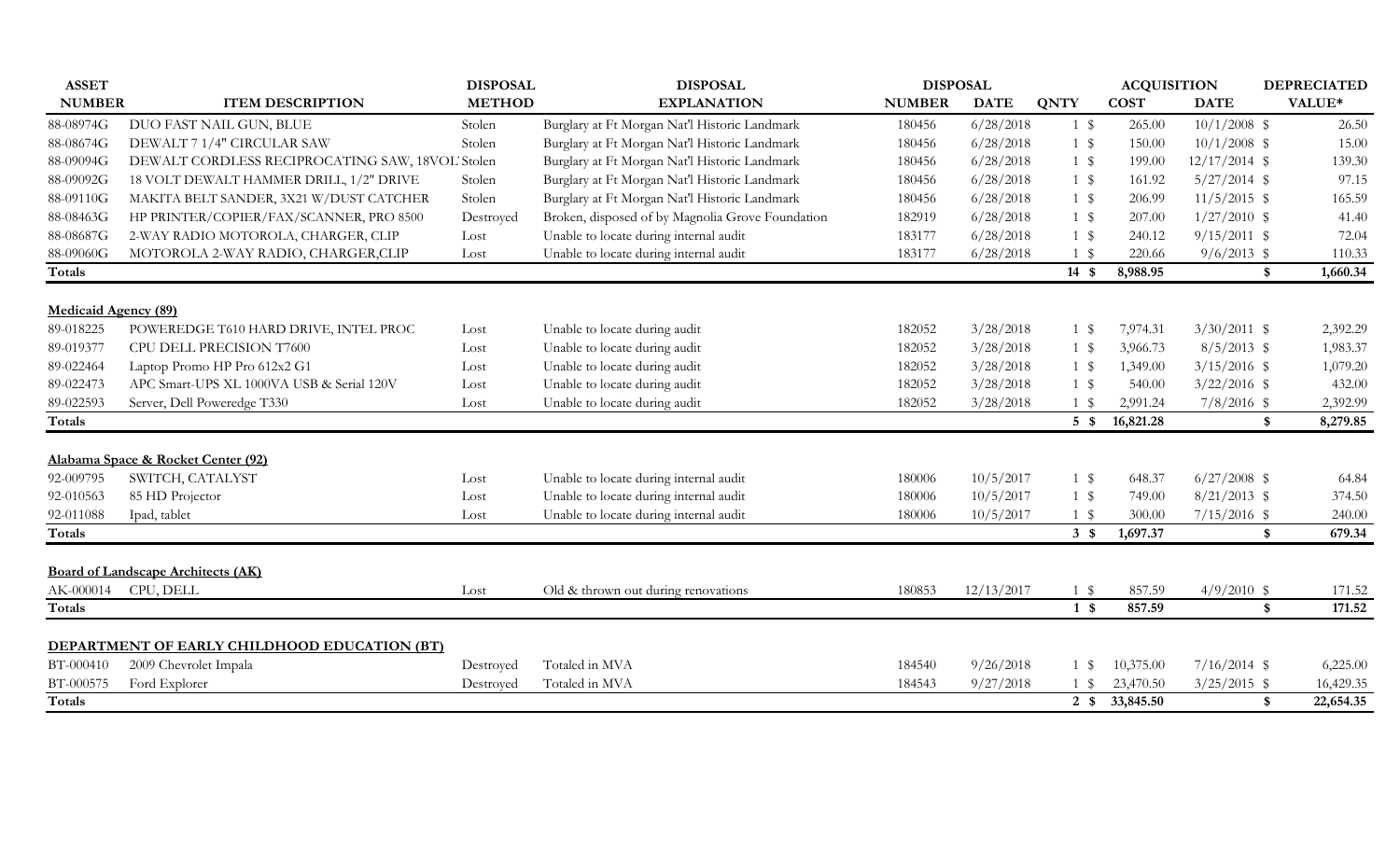| <b>ASSET</b>  |                                                | <b>DISPOSAL</b> | <b>DISPOSAL</b>                                   |               | <b>DISPOSAL</b> |                | <b>ACQUISITION</b> |                   | <b>DEPRECIATED</b> |
|---------------|------------------------------------------------|-----------------|---------------------------------------------------|---------------|-----------------|----------------|--------------------|-------------------|--------------------|
| <b>NUMBER</b> | <b>ITEM DESCRIPTION</b>                        | <b>METHOD</b>   | <b>EXPLANATION</b>                                | <b>NUMBER</b> | <b>DATE</b>     | <b>QNTY</b>    | <b>COST</b>        | <b>DATE</b>       | VALUE*             |
|               | <b>Electrical Contractors Board (EB)</b>       |                 |                                                   |               |                 |                |                    |                   |                    |
| EB-000037     | EXEC LEATHER CHAIR COACH EDITION               | Lost            | Old & thrown out during renovations               | 180852        | 12/13/2017      | $1 \text{ }$   | 726.00             | $5/30/2003$ \$    | 72.60              |
| Totals        |                                                |                 |                                                   |               |                 | 1 <sup>°</sup> | 726.00             | $\frac{1}{2}$     | 72.60              |
|               |                                                |                 |                                                   |               |                 |                |                    |                   |                    |
|               | <b>HAVA/NEW VOTER REGISTRATION (HA)</b>        |                 |                                                   |               |                 |                |                    |                   |                    |
|               | HA-001313 UNINTERRUPTED POWER SUPPLY           | Destroyed       | Inadvertently thrown out by county employee       | 180693        | 12/6/2017       | $1 \text{ }$   | 527.78             | $8/31/2007$ \$    | 52.78              |
| HA-001921     | <b>PRINTER</b>                                 | Lost            | Unable to locate during audit                     | 180694        | 12/6/2017       | $1 \text{ }$   | 794.00             | $1/14/2008$ \$    | 79.40              |
| Totals        |                                                |                 |                                                   |               |                 | 2 <sub>3</sub> | 1,321.78           | $\boldsymbol{\$}$ | 132.18             |
|               | DEPARTMENT OF TRANSPORTATION-HIGHWAY DEPT (HD) |                 |                                                   |               |                 |                |                    |                   |                    |
| HD-098243     | COMPUTER, LAPTOP                               | Lost            | Unable to locate during internal audit            | AM18029       | 11/2/2017       | $1 \text{ }$   | 1,432.57           | $9/21/2016$ \$    | 1,432.57           |
| HD-075801     | CPU-PERSONAL COMPUTER                          | Lost            | Unable to locate during internal audit            | AM18053       | 11/2/2017       | $1 \text{ }$   | 712.57             | $9/29/2004$ \$    | 71.26              |
| HD-093680     | ADVERTIS./EDUCAT. DISPLAY                      | Lost            | Unable to locate during internal audit            | AM18076       | 12/20/2017      | $1 \text{ }$   | 999.00             | $6/5/2014$ \$     | 599.40             |
| HD-092876     | COMPUTER, LAPTOP                               | Stolen          | Theft of Property from Central Office             | AM18078       | 12/14/2017      | $1 \text{ }$   | 1,127.62           | $10/31/2013$ \$   | 676.57             |
| HD-082724     | MONITOR, LCD HD                                | Stolen          | Theft of property from salvage storage closet     | AM18085       | 12/14/2017      | $1 \text{ }$   | 1,299.00           | $8/3/2007$ \$     | 129.90             |
| HD-091810     | COMPUTER, LAPTOP                               | Stolen          | Theft from maintenance building                   | AM18177       | 6/26/2018       | 1 \$           | 1,048.20           | $5/29/2013$ \$    | 524.10             |
| HD-092855     | COMPUTER, LAPTOP                               | Stolen          | Theft from maintenance building                   | AM18177       | 6/26/2018       | 1 \$           | 1,127.62           | $10/31/2013$ \$   | 676.57             |
| <b>Totals</b> |                                                |                 |                                                   |               |                 | 7 \$           | 7,746.58           | $\boldsymbol{\$}$ | 4,110.37           |
|               |                                                |                 |                                                   |               |                 |                |                    |                   |                    |
|               | ALABAMA PUBLIC LIBRARY SERVICE - LS (EXEMPT)   |                 |                                                   |               |                 |                |                    |                   |                    |
| LS-000002     | 13.3 Macbook Air 2                             | Lost            | Unable to locate during audit/employee terminated | 180291        | 11/1/2017       | $1 \text{ }$   | 1,920.00           | 12/13/2010        | \$576.00           |
| LS-000015     | iPad 2                                         | Lost            | Unable to locate during audit/employee terminated | 180291        | 11/1/2017       | 1 \$           | 589.00             | 7/13/2011         | \$176.70           |
| LS-000016     | iPad 2                                         | Lost            | Unable to locate during audit/employee terminated | 180291        | 11/1/2017       | $1 \text{ }$   | 589.00             | 7/13/2011         | \$176.70           |
| LS-000017     | MacBook Air 13"                                | Lost            | Unable to locate during audit/employee terminated | 180291        | 11/1/2017       | $1 \text{ }$   | 1,947.19           | 8/15/2014         | \$1,168.31         |
| LS-000018     | MacBook Air 13"                                | Lost            | Unable to locate during audit/employee terminated | 180291        | 11/1/2017       | 1 \$           | 1,947.19           | 8/15/2014         | \$1,168.31         |
| LS-000023     | Communicator                                   | Lost            | Unable to locate during audit/employee terminated | 180291        | 11/1/2017       | $1 \text{ }$   | 654.00             | 9/24/1979         | \$65.40            |
| LS-000032     | Computer Carrell                               | Lost            | Unable to locate during audit/employee terminated | 180291        | 11/1/2017       | $1 \text{ }$   | 1,346.88           | 8/28/1995         | \$134.69           |
| LS-000044     | CHAIR-GLOVE EXEC HIGH BACK KNEE TILT           | Lost            | Unable to locate during audit/employee terminated | 180291        | 11/1/2017       | $1 \text{ }$   | 766.48             | 12/27/2006        | \$76.65            |
| LS-000033     | Computer Carrell                               | Lost            | Unable to locate during audit/employee terminated | 180291        | 11/1/2017       | 1 \$           | 1,346.88           | 8/28/1995         | \$134.69           |
| LS-000046     | LAPTOP-HP COMPAQ 6710B WIDESCREEN              | Lost            | Unable to locate during audit/employee terminated | 180291        | 11/1/2017       | $1 \text{ }$   | 1,224.00           | 7/5/2011          | \$367.20           |
| LS-000056     | <b>IPAD 32GB WIFI</b>                          | Lost            | Unable to locate during audit/employee terminated | 180291        | 11/1/2017       | 1 \$           | 679.00             | 12/13/2010        | \$203.70           |
| LS-000057     | IPAD AIR 32GB WIFI                             | Lost            | Unable to locate during audit/employee terminated | 180291        | 11/1/2017       | $1 \text{ }$   | 699.98             | 11/8/2013         | \$419.99           |
| LS-000058     | IPAD AIR WI-FI TABLET 128GB 9.7"               | Lost            | Unable to locate during audit/employee terminated | 180291        | 11/1/2017       | 1 \$           | 846.82             | 8/11/2014         | \$508.09           |
| LS-000059     | IPAD AIR WI-FI TABLET 128GB 9.7"               | Lost            | Unable to locate during audit/employee terminated | 180291        | 11/1/2017       | $1 \text{ }$   | 846.82             | 8/11/2014         | \$508.09           |
| LS-000060     | IPAD AIR WI-FI TABLET 128GB 9.7"               | Lost            | Unable to locate during audit/employee terminated | 180291        | 11/1/2017       | $1 \text{ }$   | 846.82             | 8/11/2014         | \$508.09           |
| LS-000063     | IPAD MINI WITH RETINA DISPLAY                  | Lost            | Unable to locate during audit/employee terminated | 180291        | 11/1/2017       | $1 \text{ }$   | 751.82             | 8/11/2014         | \$451.09           |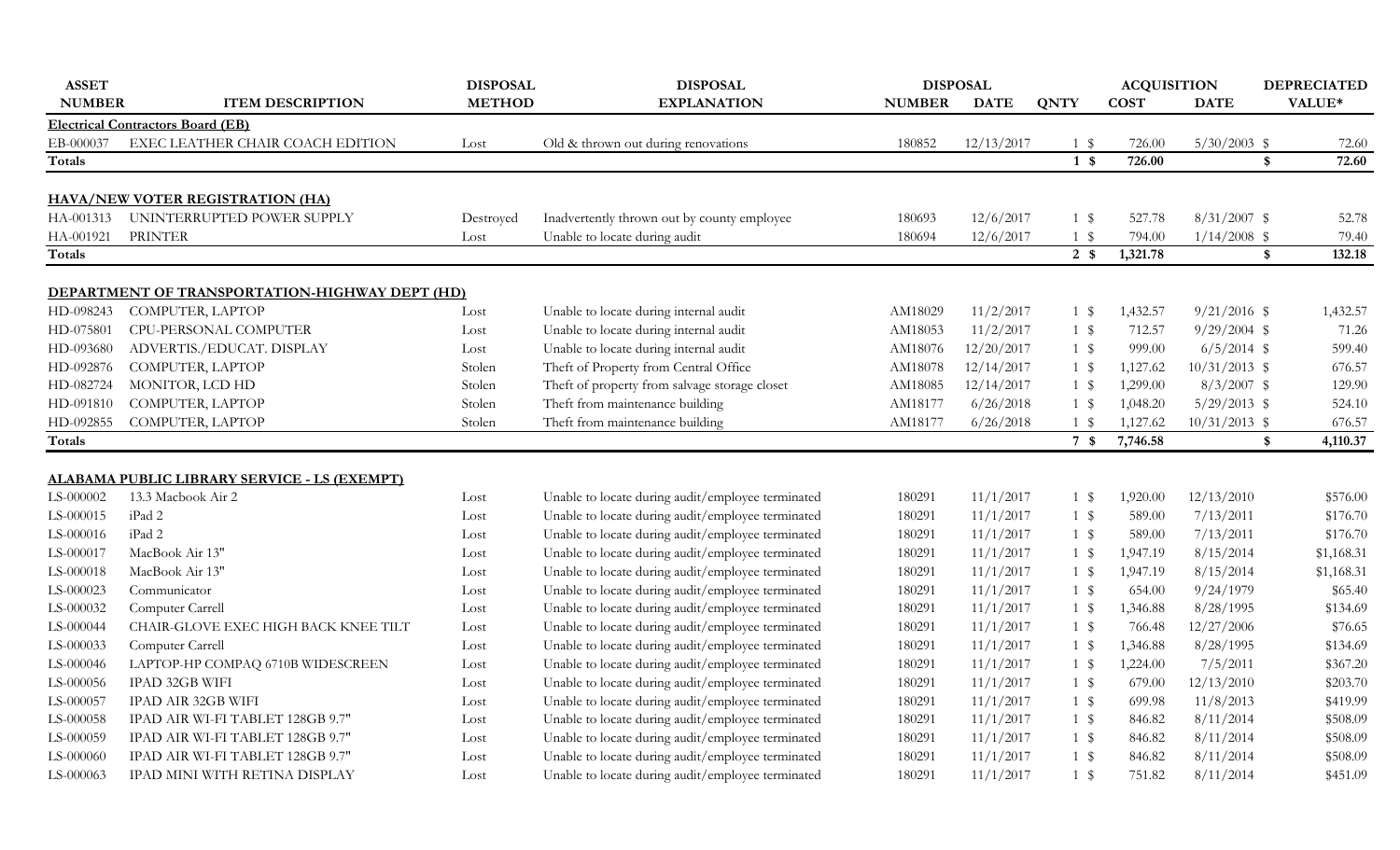| <b>ASSET</b>  |                                                   | <b>DISPOSAL</b> | <b>DISPOSAL</b>                                            | <b>DISPOSAL</b> |             |                  | <b>ACQUISITION</b> |             | <b>DEPRECIATED</b> |
|---------------|---------------------------------------------------|-----------------|------------------------------------------------------------|-----------------|-------------|------------------|--------------------|-------------|--------------------|
| <b>NUMBER</b> | <b>ITEM DESCRIPTION</b>                           | <b>METHOD</b>   | <b>EXPLANATION</b>                                         | <b>NUMBER</b>   | <b>DATE</b> | <b>QNTY</b>      | <b>COST</b>        | <b>DATE</b> | VALUE*             |
| LS-000083     | MACBOOK PRO 15" W/RETINA DISPLAY                  | Lost            | Unable to locate during audit/employee terminated          | 180291          | 11/1/2017   | 1 \$             | 3,553.97           | 8/31/2012   | \$1,421.59         |
| LS-000084     | TABLE - PLASTIC LAMINATE TOP                      | Lost            | Unable to locate during audit/employee terminated          | 180291          | 11/1/2017   | $1 \text{ }$     | 625.00             | 5/1/1978    | \$62.50            |
| LS-000086     | PORTABLE BRAILLE NOTE-TAKER                       | Lost            | Unable to locate during audit/employee terminated          | 180291          | 11/1/2017   | $1 \text{ }$     | 1,250.00           | 8/5/1994    | \$125.00           |
| LS-000087     | PORTABLE BRAILLE NOTE-TAKER                       | Lost            | Unable to locate during audit/employee terminated          | 180291          | 11/1/2017   | $1 \text{ }$     | 1,250.00           | 8/5/1994    | \$125.00           |
| LS-000100     | HUB - SS II 100 TX 4-PACK GIP                     | Lost            | Unable to locate during audit/employee terminated          | 180291          | 11/1/2017   | $1 \text{ }$     | 875.19             | 11/1/1997   | \$87.52            |
| LS-000041     | FINISHED WOOD CABINET W/SHELVES                   | Lost            | Unable to locate during audit/employee terminated          | 180291          | 11/1/2017   | $1 \text{ }$     | 4,030.71           | 12/10/1998  | \$403.07           |
| LS-000418     | NETWORK SECURITY DEVICE - PWN PLUG R3             | Lost            | Unable to locate during audit/employee terminated          | 180291          | 11/1/2017   | $1 \text{ }$     | 1,643.00           | 8/3/2016    | \$1,478.70         |
| LS-000498     | <b>PROJECTOR</b>                                  | Lost            | Unable to locate during audit/employee terminated          | 180291          | 11/1/2017   | $1 \text{ }$     | 1,895.35           | 3/26/2007   | \$189.54           |
| LS-000499     | PORTABLE ELECTRONIC DEVICE                        | Lost            | Unable to locate during audit/employee terminated          | 180291          | 11/1/2017   | $1 \text{ }$     | 659.99             | 2/4/2013    | \$330.00           |
| LS-000501     | MY PASSPORT STUDIO                                | Lost            | Unable to locate during audit/employee terminated          | 180291          | 11/1/2017   | $1 \text{ }$     | 173.90             | 2/26/2014   | \$104.34           |
| LS-000008     | SPEAKERS, PA SYSTEM, FLUSH-MOUNT                  | Lost            | Unable to locate during internal audit                     | 181614          | 3/2/2018    | 1 \$             | 800.00             | 11/11/1992  | \$80.00            |
| Totals        |                                                   |                 |                                                            |                 |             | 27 \$            | 33,758.99          |             | \$11,050.96        |
|               |                                                   |                 |                                                            |                 |             |                  |                    |             |                    |
|               | DEPT OF TRANSPORTATION-MOTORPOOL CARS (MC)        |                 |                                                            |                 |             |                  |                    |             |                    |
| MC-000208     | AUTOMOBILE FLEX-FUEL - SMP                        | Destroyed       | Totaled in MVA                                             | AM18073         | 12/7/2017   | 1 \$             | 7,875.00           | 8/23/2016   | \$7,087.50         |
| MC-000194     | AUTOMOBILE FLEX-FUEL - SMP                        | Destroyed       | Totaled in MVA                                             | AM18074         | 12/7/2017   | $1 \text{ }$     | 9,425.00           | 11/17/2015  | \$7,540.00         |
| <b>Totals</b> |                                                   |                 |                                                            |                 |             | $2 \sqrt{s}$     | 17,300.00          |             | \$14,627.50        |
|               | <b>Department of Rehabilitation Services (RS)</b> |                 |                                                            |                 |             |                  |                    |             |                    |
| RS-105830     | SIGN, BUILDING                                    | Destroyed       | Salvaged during office relocation                          | 180301          | 11/2/2017   | $1 \text{ }$     | 1,131.56           | 1/1/1996    | \$113.16           |
| RS-221116     | WHITE f-150, TAG #S-683C                          | Destroyed       | Totaled in MVA                                             | 182603          | 5/17/2018   | $1 \text{ }$     | 21,851.00          | 9/27/2016   | \$17,480.80        |
| RS-105826     | SIGN, BUILDING                                    | Lost            | Old & inadvertently destroyed by Easter Seals staff        | 182608          | 5/17/2018   | $1 \text{ }$     | 1,131.56           | 1/1/1996    | \$113.16           |
| RS-104074     | TADPOLE PEDIATRIC POSITIONER                      | Lost            | Unable to locate during audit                              | 182608          | 5/17/2018   | 1 \$             | 688.00             | 9/1/1994    | \$68.80            |
| RS-104050     | TURTLE, DELUX COMP. THERAPY SY                    | Lost            | Unable to locate during audit                              | 182608          | 5/17/2018   | 1 \$             | 514.87             | 10/1/1994   | \$51.49            |
| RS-217777     | <b>CCTV</b>                                       | Lost            | Unable to locate during audit, possibly given to RS client | 182608          | 5/17/2018   | $1 \text{ }$     | 2,425.00           | 8/30/2006   | \$242.50           |
| RS-300182     | <b>BLIND READER</b>                               | Lost            | Unable to locate during audit                              | 182608          | 5/17/2018   | 1 \$             | 3,395.00           | 1/16/2006   | \$339.50           |
| RS-300368     | DUPLEX DOCUMENT SCANNER                           | Lost            | Unable to locate during audit                              | 182608          | 5/17/2018   | $1 \text{ }$     | 835.47             | 7/20/2007   | \$83.55            |
| RS-300877     | <b>ELITEBOOK LAPTOP</b>                           | Lost            | Unable to locate during audit                              | 182608          | 5/17/2018   | $1 \text{ }$     | 1,368.00           | 4/1/2010    | \$273.60           |
| RS-301334     | ELITE BOOK 8540P LAPTOP                           | Lost            | Unable to locate during audit                              | 182608          | 5/17/2018   | $1 \text{ }$     | 1,640.00           | 1/14/2011   | \$492.00           |
| RS-301471     | ELITEBOOK 8440 LAPTOP COMPUTER                    | Lost            | Unable to locate during audit                              | 182608          | 5/17/2018   | $1 \text{ }$     | 1,096.00           | 4/7/2011    | \$328.80           |
| RS-301129     | HP ELITE BOOK 8460P LAPTOP                        | Lost            | TRANSFERRED FOR SALVAGE, Unable to locate during:          | 182608          | 5/17/2018   | 1 \$             | 1,096.00           | 8/29/2011   | \$328.80           |
| RS-220391     | CHAIR- SOFTCURVE HIGH-BACK PNEUMATIC              | Lost            | Unable to locate during audit                              | 182608          | 5/17/2018   | $1 \text{ }$     | 598.08             | 11/25/2013  | \$358.85           |
| RS-302900     | HP PROBOOK 650 G3 LAPTOP                          | Stolen          | Theft from office by resigned employee                     | 182618          | 5/23/2018   | 1 \$             | 1,168.00           | 5/25/2017   | \$1,051.20         |
| RS-217024     | <b>BILL CHANGER</b>                               | Stolen          | Theft of property from Rest Area                           | 184489          | 9/26/2018   | $1 \text{ }$     | 1,423.00           | 2/15/2005   | \$142.30           |
| Totals        |                                                   |                 |                                                            |                 |             | $15 \text{ }$ \$ | 40,361.54          |             | \$21,468.49        |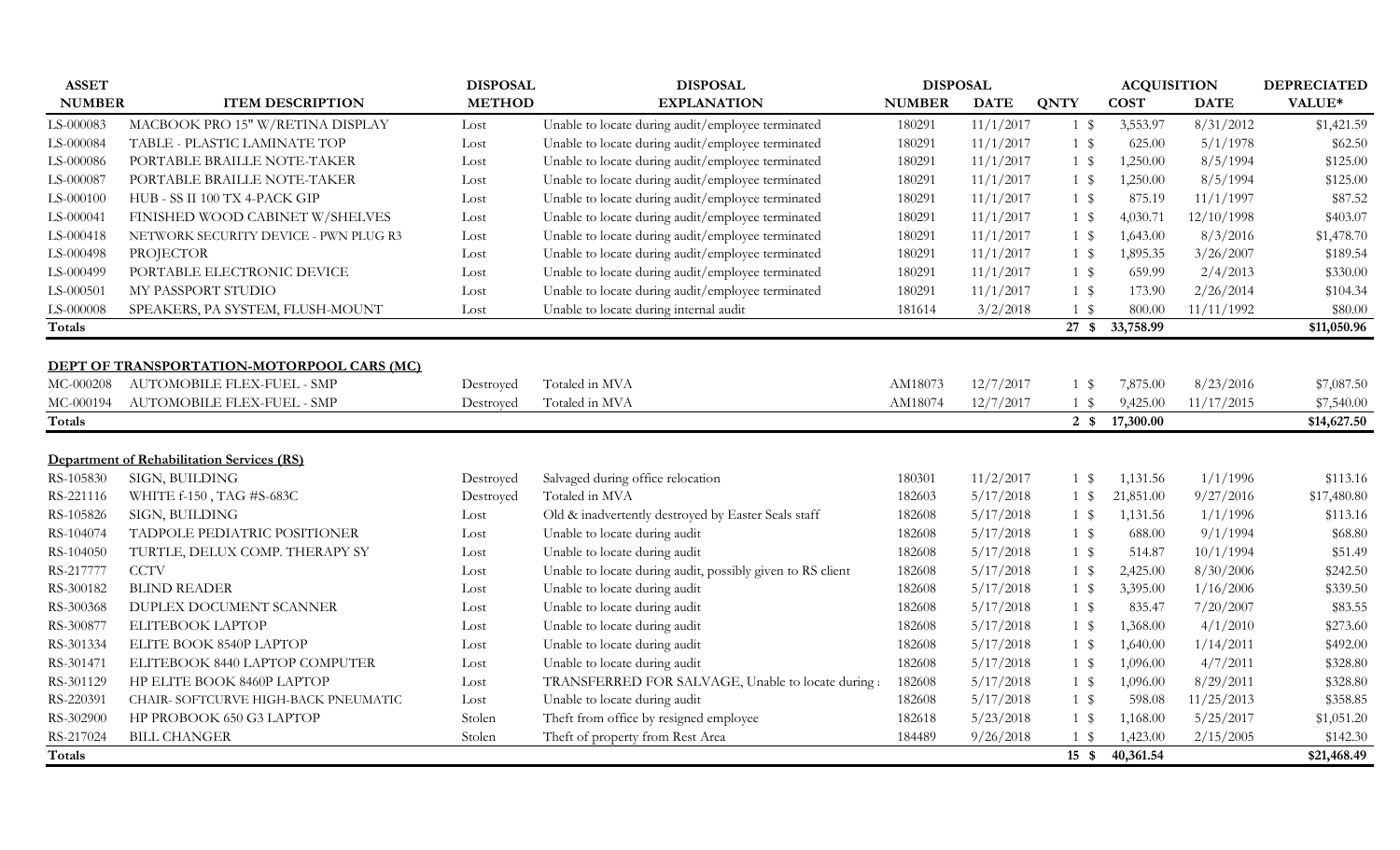| <b>ASSET</b>  |                                                    | <b>DISPOSAL</b> | <b>DISPOSAL</b>                            |               | <b>DISPOSAL</b> |              | <b>ACQUISITION</b> |             | <b>DEPRECIATED</b> |
|---------------|----------------------------------------------------|-----------------|--------------------------------------------|---------------|-----------------|--------------|--------------------|-------------|--------------------|
| <b>NUMBER</b> | <b>ITEM DESCRIPTION</b>                            | <b>METHOD</b>   | <b>EXPLANATION</b>                         | <b>NUMBER</b> | <b>DATE</b>     | <b>QNTY</b>  | <b>COST</b>        | <b>DATE</b> | VALUE*             |
|               | DEPARTMENT OF TRANSPORTATION-STATE AUTOMOBILE (SA) |                 |                                            |               |                 |              |                    |             |                    |
| SA-004890     | <b>AUTOMOBILE - FLEX FUEL</b>                      | Destroyed       | Totaled in MVA                             | AM18086       | 12/20/2017      | 1 \$         | 19,158.36          | 6/17/2014   | \$11,495.02        |
| <b>Totals</b> |                                                    |                 |                                            |               |                 | $1 \text{ }$ | 19,158.36          |             | \$11,495.02        |
|               |                                                    |                 |                                            |               |                 |              |                    |             |                    |
|               | <b>FINANCE STATE BUSINESS SYSTEMS (SB)</b>         |                 |                                            |               |                 |              |                    |             |                    |
| SB-000038     | HP ELITEDESK 800 DESKTOP PC                        | Lost            | Unable to locate during audit              | 180511        | 11/16/2017      | 1 \$         | 715.00             | 12/26/2013  | \$429.00           |
| Totals        |                                                    |                 |                                            |               |                 | $1 \text{ }$ | 715.00             |             | \$429.00           |
|               |                                                    |                 |                                            |               |                 |              |                    |             |                    |
|               | DEPARTMENT OF TRANSPORTATION-STATE GENERAL (SG)    |                 |                                            |               |                 |              |                    |             |                    |
| SG-033727     | LEVEL, AUTOMATIC                                   | Stolen          | Theft of property from district office     | AM18000       | 10/10/2017      | $1 \text{ }$ | 1,025.00           | 1/31/1986   | \$820.00           |
| SG-082013     | SAW, HIGH POWER CUT-OFF                            | Stolen          | Theft of property from truck               | AM18001       | 10/10/2017      | $1 \text{ }$ | 1,026.95           | 3/3/2016    | \$102.70           |
| SG-074833     | SAW, POLE                                          | Stolen          | Theft of property from district office     | AM18023       | 10/24/2017      | $1 \text{ }$ | 599.99             | 5/5/2009    | \$60.00            |
| SG-076971     | <b>INVERTER, POWER</b>                             | Stolen          | Theft of property from district warehouse  | AM18026       | 10/24/2017      | $1 \text{ }$ | 1,120.95           | 5/3/2011    | \$336.29           |
| SG-039686     | TRUCK, PALLET H.D.                                 | Lost            | Unable to locate during internal audit     | AM18053       | 11/2/2017       | $1 \text{ }$ | 610.00             | 10/19/1989  | \$61.00            |
| SG-077144     | SAW, CHAIN 18" GAS                                 | Stolen          | Item fell off truck on interstate exit     | AM18059       | 11/16/2017      | $1 \text{ }$ | 868.96             | 8/29/2011   | \$260.69           |
| SG-040411     | VIBRATOR, CONCRETE                                 | Stolen          | Unable to locate during internal audit     | AM18060       | 11/16/2017      | $1 \text{ }$ | 535.00             | 3/29/1990   | \$53.50            |
| SG-079659     | HAMMER, ROTARY AIR                                 | Stolen          | Unable to locate during internal audit     | AM18060       | 11/16/2017      | $1 \text{ }$ | 510.40             | 6/19/2014   | \$306.24           |
| SG-081716     | GAUGE, PRESSURE                                    | Stolen          | Burglary from construction field office    | AM18061       | 11/16/2017      | $1 \text{ }$ | 620.00             | 9/1/2015    | \$434.00           |
| SG-081967     | <b>BOARD, MESSAGE</b>                              | Stolen          | Theft of property from county highway site | AM18072       | 12/5/2017       | $1 \text{ }$ | 13,850.00          | 2/19/2016   | \$11,080.00        |
| SG-057254     | DIGGER-POST HOLE DIGGER                            | Stolen          | Theft from Welcome Center                  | AM18137       | 4/18/2018       | $1 \text{ }$ | 596.91             | 6/15/1998   | \$59.69            |
| SG-076885     | SAW, CHAIN 18"                                     | Stolen          | Theft from Welcome Center                  | AM18137       | 4/18/2018       | $1 \text{ }$ | 512.00             | 5/3/2011    | \$153.60           |
| SG-083228     | SAW, POLE                                          | Stolen          | Theft from Welcome Center                  | AM18137       | 4/18/2018       | $1 \text{ }$ | 513.46             | 2/14/2017   | \$462.11           |
| SG-083233     | WASHER, PRESSURE GAS                               | Stolen          | Theft from Welcome Center                  | AM18137       | 4/18/2018       | $1 \text{ }$ | 802.68             | 2/9/2017    | \$722.41           |
| SG-084228     | ARROWBOARD, TRAILER MOUNTED                        | Stolen          | Portable sign stolen from roadside         | AM18137       | 4/18/2018       | $1 \text{ }$ | 15,625.00          | 9/8/2017    | \$14,062.50        |
| SG-049419     | LEVEL, AUTOMATIC                                   | Stolen          | Theft of property from road crew           | AM18153       | 5/10/2018       | $1 \text{ }$ | 1,675.00           | 6/29/1994   | \$167.50           |
| SG-072999     | RADIO, HAND HELD 2-WAY                             | Stolen          | Theft of property from road crew           | AM18153       | 5/10/2018       | $1 \text{ }$ | 760.72             | 6/20/2008   | \$76.07            |
| SG-068535     | <b>GENERATOR, PORTABLE</b>                         | Stolen          | Burglary from locked district shop         | AM18186       | 7/19/2018       | $1 \text{ }$ | 1,349.00           | 6/28/2005   | \$134.90           |
| SG-068536     | <b>GENERATOR, PORTABLE</b>                         | Stolen          | Burglary from locked district shop         | AM18186       | 7/19/2018       | $1 \text{ }$ | 1,349.00           | 6/28/2005   | \$134.90           |
| SG-072704     | SAW, CHAIN 20" GAS                                 | Stolen          | Theft from equipment bldg at rest stop     | AM18201       | 8/16/2018       | $1 \text{ }$ | 649.00             | 6/12/2008   | \$64.90            |
| Totals        |                                                    |                 |                                            |               |                 | $20*$        | 44,600.02          |             | \$29,553.00        |
|               |                                                    |                 |                                            |               |                 |              |                    |             |                    |
|               | DEPARTMENT OF TRANSPORTATION-STATE TRUCK (ST)      |                 |                                            |               |                 |              |                    |             |                    |
| ST-012592     | BUCKET TRUCK/SIGN DIESEL 2T                        | Destroyed       | Totaled in MVA                             | AM18079       | 12/14/2017      |              | 1 \$ 111,225.87    | 4/8/2008    | \$11,122.59        |
| <b>Totals</b> |                                                    |                 |                                            |               |                 |              | 1 \$ 111,225.87    |             | \$11,122.59        |